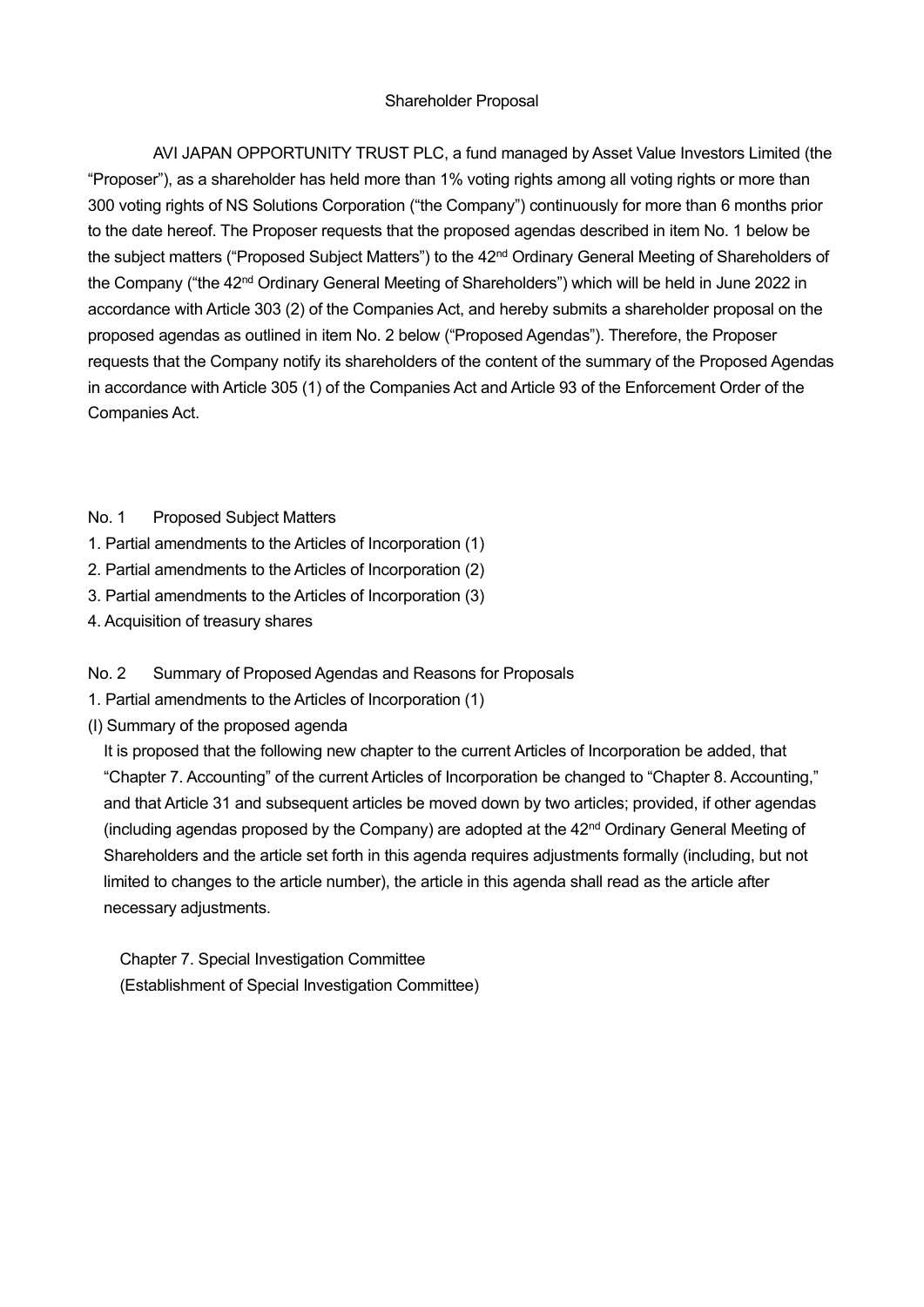Article 31 The Company shall establish a special investigative committee ("Special Investigation Committee") for the purpose of investigating compliance-related matters such as sexual harassment and power harassment at the Company. The Special Investigation Committee shall be composed of members qualified as counsellors at law who are independent from the Company and Directors of the Company. The Special Investigation Committee must conduct investigations and disclose the results as an investigation report with remedial measures by September 1, 2022.

## (II) Reasons for the proposal

The Proposer is committed to supporting the growth of business with a responsible approach to the environment, society, and governance (ESG), and carefully monitors the ESG performance of its portfolio companies. If it identifies any issues related to discrimination, harassment, and welfare of employees at the investee company, the Proposer will question the practices of the investee company and engage with management to make improvements.

The Proposer became aware of possible issues related to the Company's employee welfare that cannot be overlooked considering the Proposer's ESG policy. The Proposer conducted further detailed investigations on the human resources management of the Company ("Investigation") as outlined below: (a) Analysed posts on several internet forums claiming that there have been cases of sexual harassment at the Company during the 15 years between 2007 and 2021.

- (b) In May 2017, a former female employee suffered from sexual harassment and was forced to take a leave of absence. Her employment was subsequently terminated, so she filed a lawsuit for wrongful termination and sought compensation. The Proposer read the trial records and conducted an analysis of the case.
- (c) Analysed posts on several internet forums claiming that there have been sexual harassments and power abuses at the parent company Nippon Steel Corporation over the eight years between 2013 and 2021.
- (d) The Proposer analyzed the HR-related data of the Company and conducted investigation and analysis on turnover rates and ratio of female employees appointed to managerial positions, etc.
- (e) The Proposer conducted interviews totaling 760 minutes with former employees of the Company regarding labour conditions, working environment, benefit programs for employees, and discriminatory treatment of foreign employees. As a result, many former employees claimed that they have either witnessed or suffered cases of sexual and power harassment, but that no detailed investigations were conducted.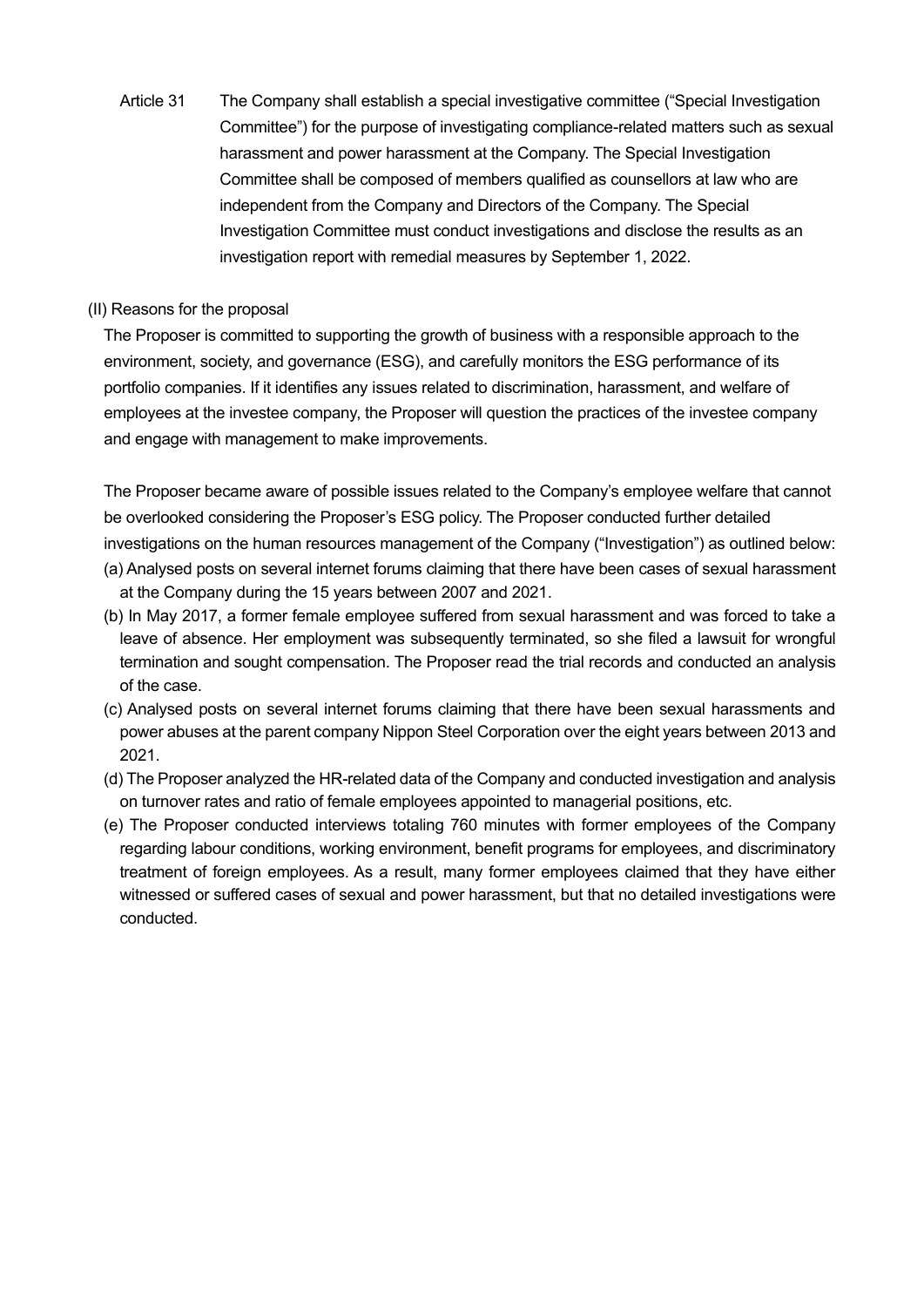As a result of these investigations, the Proposer concluded that there are serious concerns regarding the Company's ESG performance, particularly in the area of employee welfare. The number of employees leaving the Company has doubled over the past 5 years, and the turnover rate, especially among women has more than doubled.

To share its concerns regarding employee welfare and to encourage the Company to address these issues, the Proposer held a meeting with the executive officers of the Company in November 2021 and requested the Company to set specific targets for the wellbeing of employees, provide detailed disclosure of achievements and initiatives, and to set targets for the diversity and inclusion of employees (e.g. average length of tenure, % of non-Japanese managers, and ratio of promotions to management positions by ethnicity). However, the Company has failed to take actions in response to these requests.

In March 2022, the Proposer held a meeting with two Directors of the Company (one being an Outside Director) to inform the Company of the results of its investigations expressing the Proposer's deep concerns about the labour environment of the Company (in particular, response to sexual and power harassments), and stating that these issues could not be overlooked in light of Proposer's ESG policy. However, the Company claimed that sexual harassment and power harassment cases are appropriately dealt with on a case-by-case basis, and did not present any new specific action plans in response to the results of these investigations.

To follow up on this matter, the Proposer subsequently requested a meeting with the two other Outside Directors and Mr. Morita, Representative Director and President, but at the time of writing the request has not been accepted.

Considering the results of the investigations and the Company's response to this matter, the Proposer has come to believe that the Company is acting too slow in improving the wellbeing of its employees and addressing labor issues. As human resources are core to the success of the Company, the fact that the number of job leavers has almost doubled from 2015 to 2020 poses a major risk. To achieve effective and sustainable management of human resources, it is imperative for the Company to create a labour environment prioritising the wellbeing of employees. In particular, sexual harassment, power abuses, and discrimination against foreign employees must be thoroughly investigated and disciplinary actions taken against harassers. It is also crucial to develop an environment in which the victims are never neglected, prejudiced, nor criticized.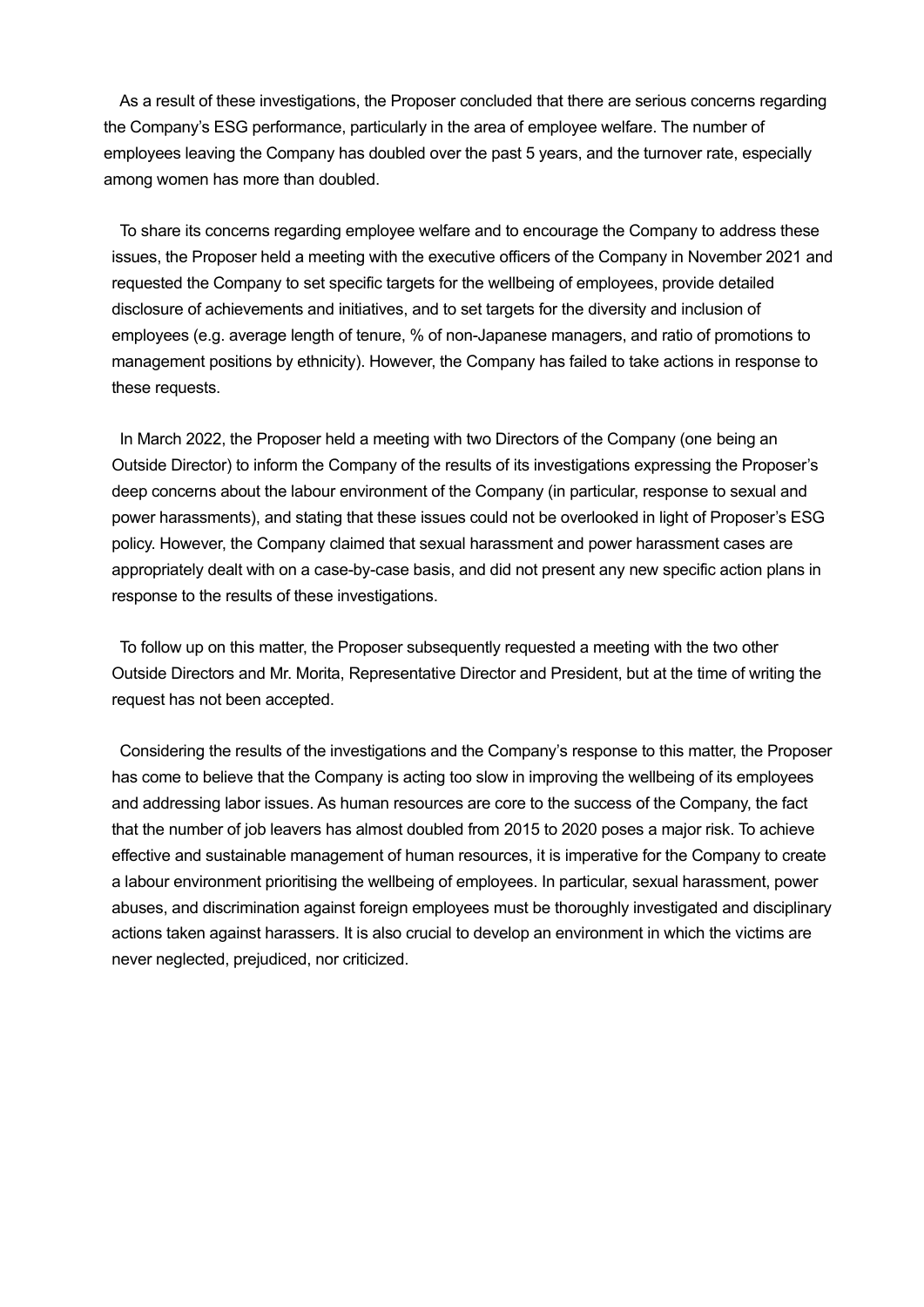Therefore, as stated in this shareholder proposal, the Proposer proposes that the Company establish a Special Investigation Committee composed of independent committee members and that investigations on compliance-related matters such as sexual harassment and power abuse be conducted.

## 2. Partial amendments to the Articles of Incorporation (2)

(I) Summary of the proposed agenda

It is proposed that the following new chapter to the current Articles of Incorporation be added, that "Chapter 7. Accounting" of the current Articles of Incorporation be changed to "Chapter 8. Accounting," and that Article 31 and subsequent articles be moved down by one article; provided, if other agendas (including agendas proposed by the Company) are adopted at the  $42<sup>nd</sup>$  Ordinary General Meeting of Shareholders and the article set forth in this agenda requires adjustments in formality (including, but not limited to changes to the article number), the article in this agenda shall read as the article after necessary adjustments.

Chapter 7. Sales of Specified Equity Securities

(Sales of Specified Equity Securities)

Article 31 The Company shall make it a policy to reduce its specified equity securities in principle. Unless due to unavoidable circumstances, the Company shall sell or dispose all equity securities held as specified equity securities at fair value by March 1, 2023.

## (II) Reasons for the proposal

In the Notice of the Opinion of the Board of Directors regarding Shareholder Proposal dated April 28, 2021, the Company responded that it has verified the economic reasonableness of its equity securities through comparison between the benefits and capital cost, and that it has been selling the shares of Recruit Holdings from the fiscal year ending March 2018, and will strive to improve corporate value while paying attention to capital efficiency.

However, the Company's stake in Recruit Holdings decreased only by about 20% in the past seven years, and the Company is the fifth-largest holder of cross-shareholding among listed Japanese companies with a market cap of 200 billion yen or more. The current level of cross-shareholding ratio (32.1%) does not meet either the proxy advisory firms ISS or Glass Lewis criteria of cross-shareholding, which might impact the Director's support ratio at the upcoming AGM.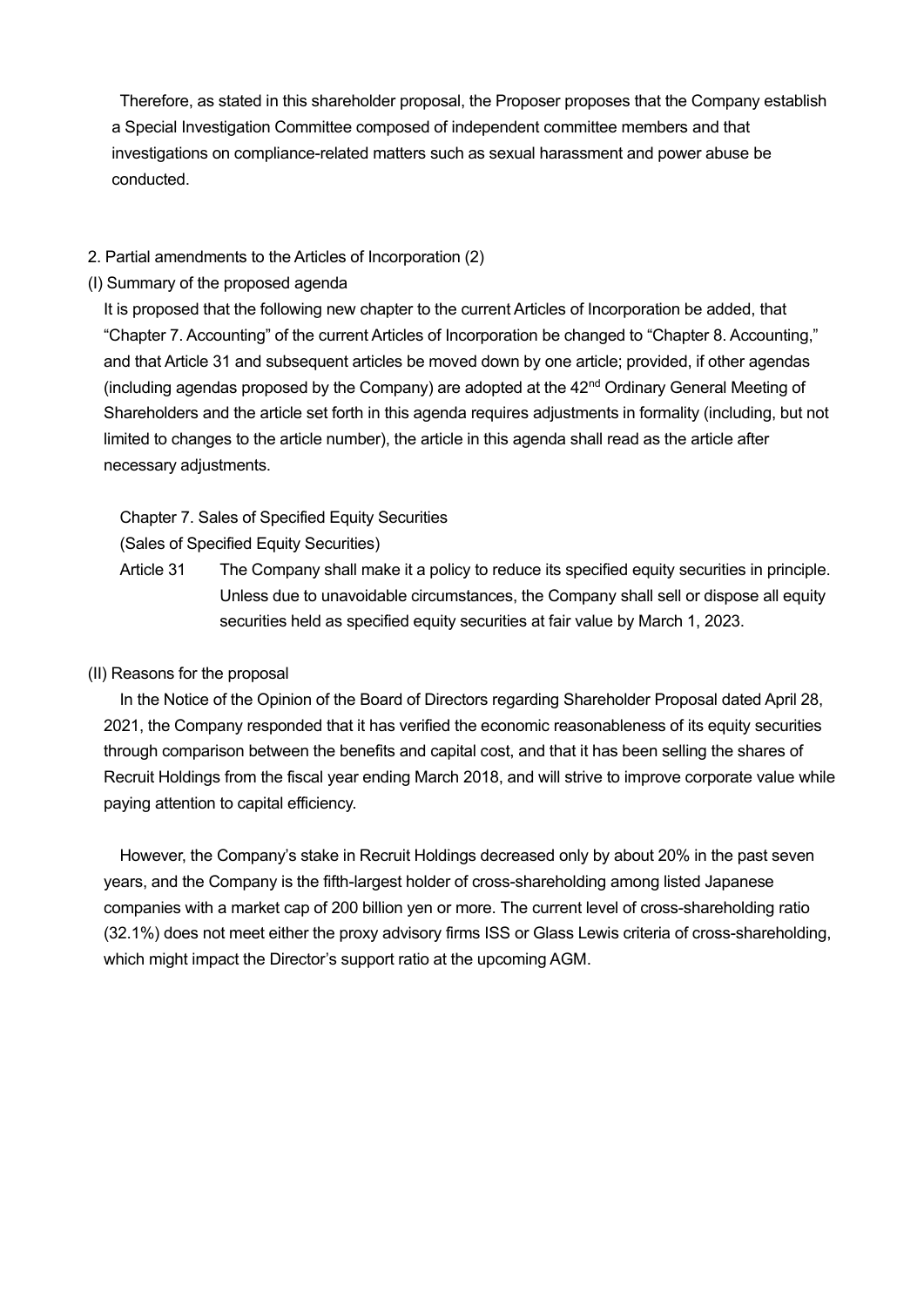Recruit Holdings, the largest cross-shareholder of the Company, states that "In principle, the Company's policy is to reduce strategic shareholdings," and that "If a company that holds shares of the Company as strategic shareholdings indicates the intention to sell the shares, the Company will do nothing to hinder the sale, such as indicating resulting reductions in business transactions between the companies," and "the Company does not conduct business transactions that may harm the shared interests of the Company and its shareholders, such as continuing business transactions with companies that are strategic shareholders without adequately verifying the economic rationality of the transactions."

From Recruit Holdings' IR disclosure, it is obvious that Recruit Holdings makes decisions based on business benefits and economic rationale, and not on cross-shareholding. There is no rationale in crossshareholding with Recruit Holdings.

For these reasons, the Proposer sent letters to the Board of Directors of the Company suggesting the disposal of its cross-shareholdings. In addition, the Proposer also shared with the Board of the Company the example of Toppan Inc.'s selling of 15 million shares of Recruit Holdings, which exceed the Company's holdings, as well as of Recruit Holdings' tender offer to purchase maximum 34,000,000 shares announced on 28 January 2022. However, the Board failed to utilise any of these opportunities to reduce the company's cross-shareholdings.

The Board's lack of aggressive actions over the past year to reduce cross-shareholdings clearly contradicts with the statements in the Company's disclosure document dated April 28, 2021 which states that "We have also reviewed our shareholdings in Recruit Holdings and sold a cumulative total of 2,790,000 shares between the fiscal year ending March 2018 and March 2021," and that "we are committed to achieving sustainable growth and enhancing our corporate value while paying due attention to capital efficiency."

It should be noted that NTT Data Corporation ("NTT Data"), a peer of the Company, sold 19,700,000 cross-held shares of Recruit Holding for a total amount of 90,245,700,000 yen in March 2022.

In its disclosure of the purpose and quantitative effect of shareholdings, the Company merely states that "it is difficult to quantify benefits of holding," which does not meet FSA's fair disclosure rule, and does not allow investors to understand the effects of holdings. Moreover, except for a few words, the disclosure on the four issues of specific equity securities are simple "copy and paste" descriptions, and do not explain the situation and purpose of each holding.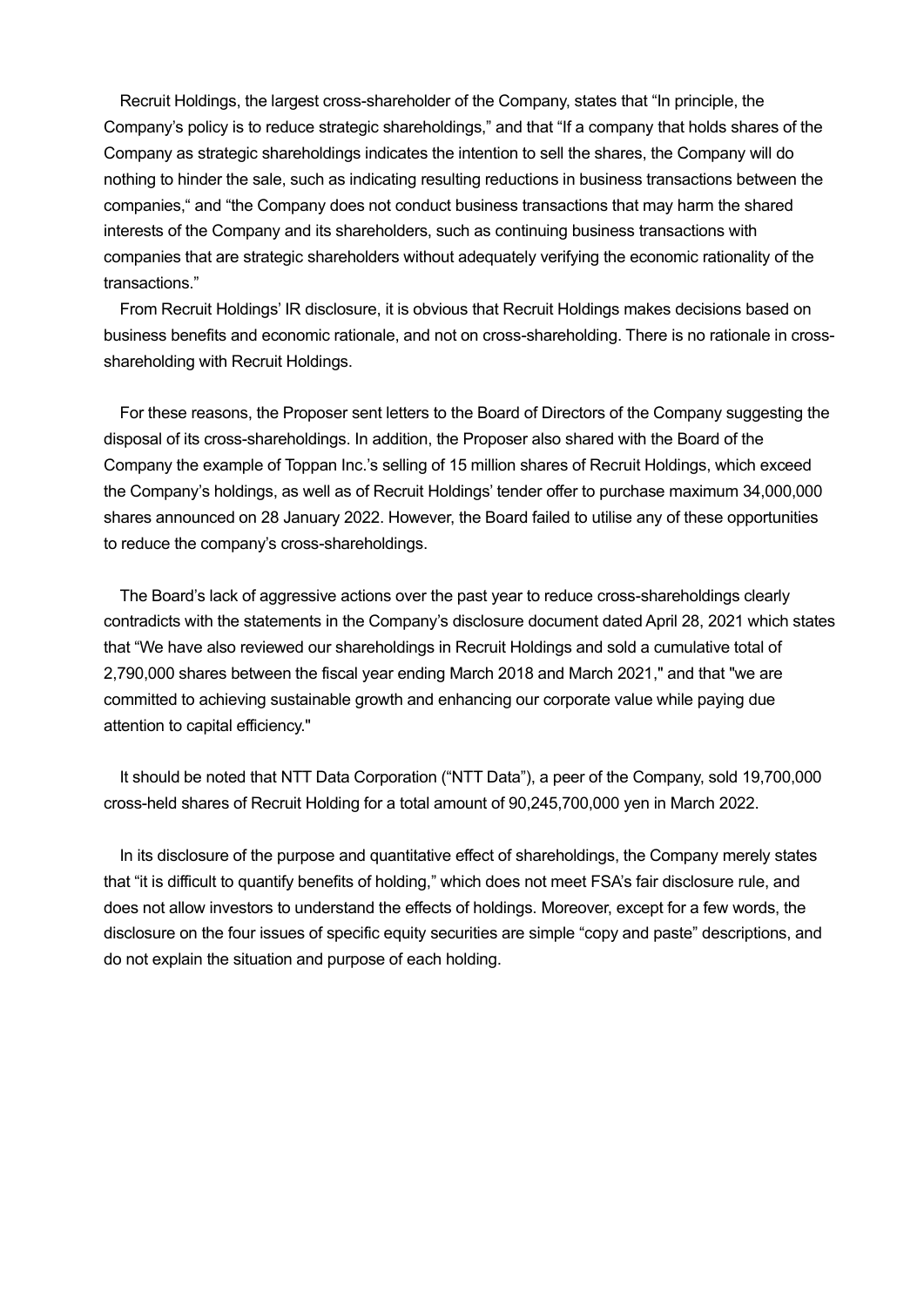The Proposer met with an Outside Director of the Company and asked his personal opinion. He expressed his opinion that "It is not necessary to keep holding these shares beyond strategic necessity, so I think the Company should gradually sell those shares that exceed strategic necessity, and should allocate them for growth investments, for the development of the Company. Personally, I don't think these shareholdings have such major impacts on the current business transactions." "Holdings beyond strategic necessity are certainly a waste of capital, so I personally think it is better to gradually feel around and reduce those shares, and to use them for growth investment."

Therefore, the Proposer proposes that the Company shall establish a policy to reduce its specified equity securities in principle, and that, unless due to unavoidable circumstances, the Company shall sell or dispose all equity securities held as specified equity securities at fair value by March 1, 2023.

#### 3. Partial amendments to the Articles of Incorporation (3)

(I) Summary of the proposed agenda

It is proposed that the following new chapter to the current Articles of Incorporation be added, that "Chapter 7. Accounting" of the current Articles of Incorporation be changed to "Chapter 8. Accounting," and that Article 31 and subsequent articles be moved down by one article; provided, if other agendas (including agendas proposed by the Company) are adopted at the  $42<sup>nd</sup>$  Ordinary General Meeting of Shareholders and the article set forth in this agenda requires adjustments in formality (including, but not limited to changes to the article number), the article in this agenda shall read as the article after necessary adjustments.

Chapter 7. Deposits with the Parent Company

(Prohibition of Deposits with the Parent Company)

- Article 31 The Company shall not make deposits to the parent company, or any of its subsidiary or affiliated companies.
- 31-2 If any deposits exist, the Company must immediately recover such deposits.

(II) Reasons for the proposal

Cash equivalents and investment securities of the Company exceeded 170 billion yen in the most recent quarter, increasing at a rate of almost 13.6% per year over the past 12 years. They have not been returned to employees nor used for business investments, and remain sitting on the balance sheet. While the Proposer supports the Company's policy to secure a sound financial base for business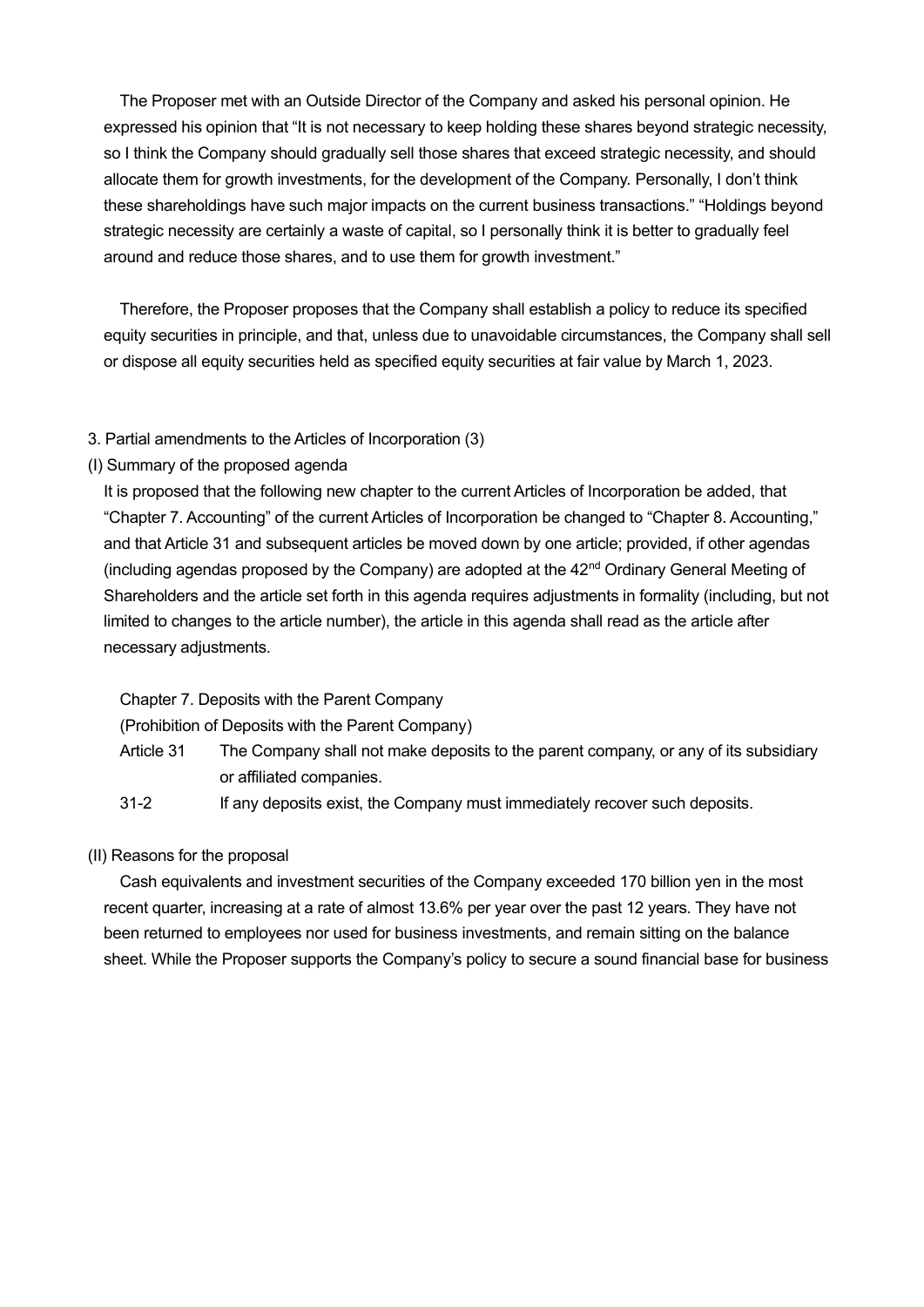growth and business risks, holding nearly 60% of the total assets in cash equivalents and investment securities cannot be justified from the perspective of capital efficiency.

In the Mid-term Business Strategy for FY2021-25, the Company plans an investment of 50-70 billion yen to strengthen business infrastructure, and also invest in human resources. However, the percentage of total salaries and benefits to net sales decreased by 0.2 percent points year-on-year as of FY2022/Q2. An investment of 10-15 billion yen for accelerating DX is also planned, but there has, so far, been no evidence of this.

Management argue that the Company will utilise its retained earnings to promote the Mid-term Business Strategy, but in reality, a major portion of its assets are allocated to deposits with the parent company and strategic shareholdings in certain client companies. Liquid assets of 171.9 billion yen, which are the total of approximately 78.6 million yen as deposits with the parent company, 83.1 million yen in investment securities (of which approximately 99% are shares of Recruit Holdings Co., Ltd.,) and other cash and equivalent, remain on the Company's balance sheet.

The Ministry of Economy, Trade and Industry "Practical Guidelines on Group Governance System" notes that deposits to the parent company may create specific situations where conflicts of interest may arise in listed subsidiaries, and calls "In situations where the following conflict of interest risks may materialize, the interests of general shareholders may be harmed. Therefore, it is necessary to give due consideration to the interests of general shareholders through the establishment of effective governance systems in listed subsidiaries." The Company receives an interest at a rate of about 0.2% for the deposits to its parent company, significantly lower than its cost of capital.

Therefore, the Proposer proposes to establish a policy not to make deposits, in principle, to the parent company, its subsidiary, or affiliated companies, and to immediately recover the current deposits.

#### (4) Acquisition of treasury shares

(I) Summary of the proposed agenda

It is proposed that, pursuant to the provisions of Article 156 (1) of the Companies Act, the Company acquire its common shares within one year from the conclusion of the Ordinary General Meeting of Shareholders to the maximum extent of 7,834,000 shares in total, 32 billion yen as total acquisition price (provided, however, that if the total amount of the acquisition amount falls below the "Distributable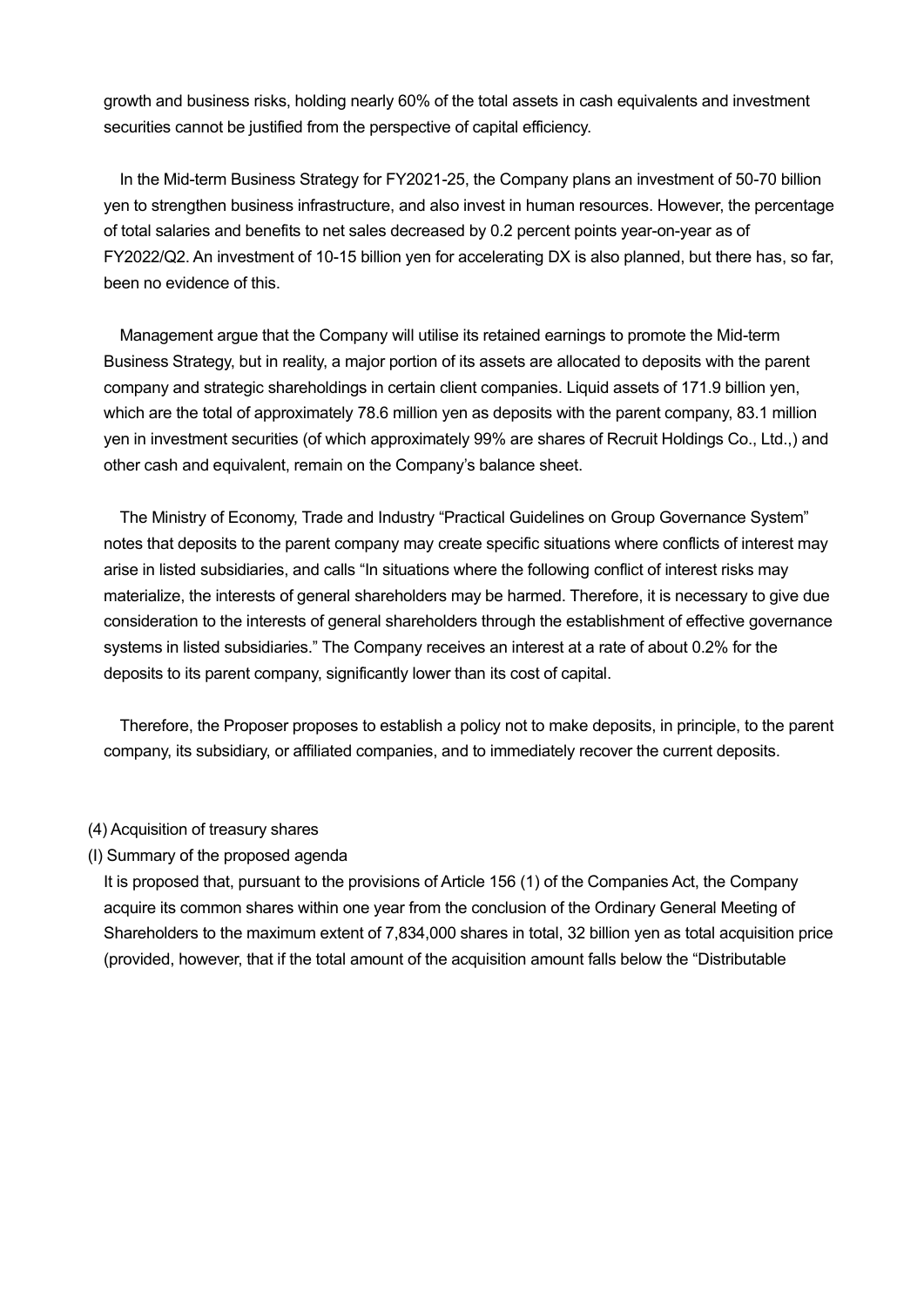Amount" provided in Article 461 of the Companies Act, the maximum amount of the acquisition amount shall be reduced to the amount permitted under the Companies Act.)

# (II) Reasons for the proposal

This proposal assumes that the Company will buy back its treasury shares, not from public shareholders, but rather from the parent company, Nippon Steel by a discount TOB or other arrangements, thereby reducing the voting rights held by Nippon Steel to about 60%.

Firstly, in the Notice of the Opinion of the Board of Directors regarding Shareholder Proposal dated April 28, 2021, the Company stated that "We intend to continue acquiring treasury shares at the right time in a proper manner in light of improving capital efficiency and expeditiously achieving our capital policy."

However, the parent company currently owns 63.4% of the Company's outstanding shares. If the Company wishes to remain on the Prime Market where the continued listing criteria requires a free float of above 35%, a share buyback that involves acquiring treasury shares from public shareholders is not an option. Specifically, a buyback of approximately 2.4% or greater would breach the TSE Prime Market criteria.

In response to an inquiry directed to the parent company Nippon Steel, the IR Office commented: "While a share buyback is one means to return capital to shareholders, we believe that improving corporate value through sustainable earnings growth will lead to improving shareholder value."

According to this response, Nippon Steel seems to be fully aware that, by maintaining the current holding of 63.4% of the Company's outstanding shares, it is depriving the Company of the option of returning to shareholders through a share buyback, and believes that its subsidiary should improve shareholder value through sustainable earnings growth.

Comparing the Company's total payout ratio to other companies in the IT service industry, the Company's total payout ratio for the fiscal year ending March 31, 2021 was about 33%. This is almost 28% lower than the average for other companies' payout ratio in the industry, which is about 45%. Looking at the breakdown, 38% of the payout ratio for other companies in the industry is dividends and 8% is share buybacks, while 33% of the payout ratio for the Company is dividends and no share buybacks are being conducted. This clearly shows that the current extremely high shareholding ratio of the parent company is depriving general shareholders of the opportunity to receive shareholder returns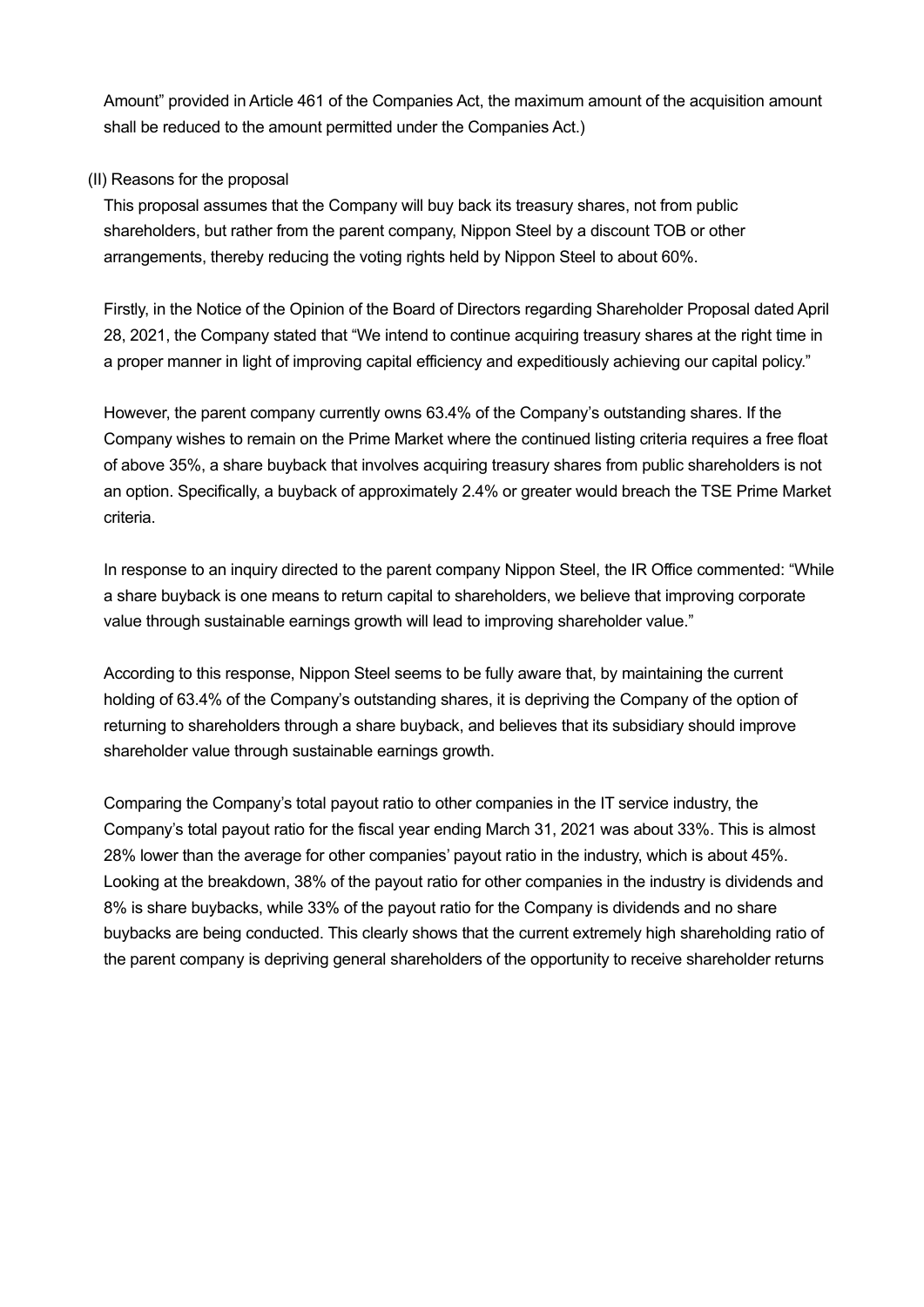comparable to those of other companies in the industry by preventing further share buybacks from general shareholders on the premise that the company will remain in the prime market. In addition, according to posts on an Internet message board, a former employee commented, "Since the parent company's shareholding ratio is also high, we need the parent company's approval, including the necessary groundwork, before taking on any new challenges, including investments," "The capital relationship with Nippon Steel should be weakened. We do not have enough decision-making authority to adopt our own growth strategy," and "At the time of our founding, we clearly declared that there would be no assignment of personnel from our parent company, Nippon Steel, but that has not been the case anymore."

Furthermore, due to the extremely high shareholding ratio of the parent company, it is necessary to closely monitor whether the personnel arrangements for the Company's directors are designed to respect the interests of general shareholders to the maximum extent. Director Funakoshi Hirofumi, the new internal director who joined the Company in 2021, previously served as a Senior Executive Director of the parent company. Nippon Steel responded to the Proposer's inquiry as follows: "His work experience in our company has been mainly in the human resources, general affairs and corporate planning departments and he has no experience in a department specialising in IT services. He has no experience in the IT services industry outside Nippon Steel, either. We understand that the skills expected of a director of NSSOL are not having an experience in the IT services industry, but skills in business management, human resources, labour policy and human resources development."

However, over the past 8 years from 2013 to 2021, there are posts on several internet forums claiming that there have been sexual harassments and power abuses at Nippon Steel. Moreover, in June 2021, it was revealed that a then male employee in charge of human resources at Nippon Steel had engaged in inappropriate behaviour, including pressuring a female prospective employee into a sexual relationship. As such, from the perspective of building a sustainable labour environment for the Company's employees, it is inconceivable that the best choice for "human resources, labour policy and human resources development" is a descended appointment from Nippon Steel.

If the Company acquires its own shares through a discount TOB or other means from the parent company, it will be possible to reduce the parent company's shareholding ratio to a certain degree, thereby eliminating to a certain extent potential conflicts of interest with minority shareholders, such as opportunities to return profits to shareholders. This will also lead to the Company's shareholders being able to enjoy sustainable opportunities for shareholder return in the future.